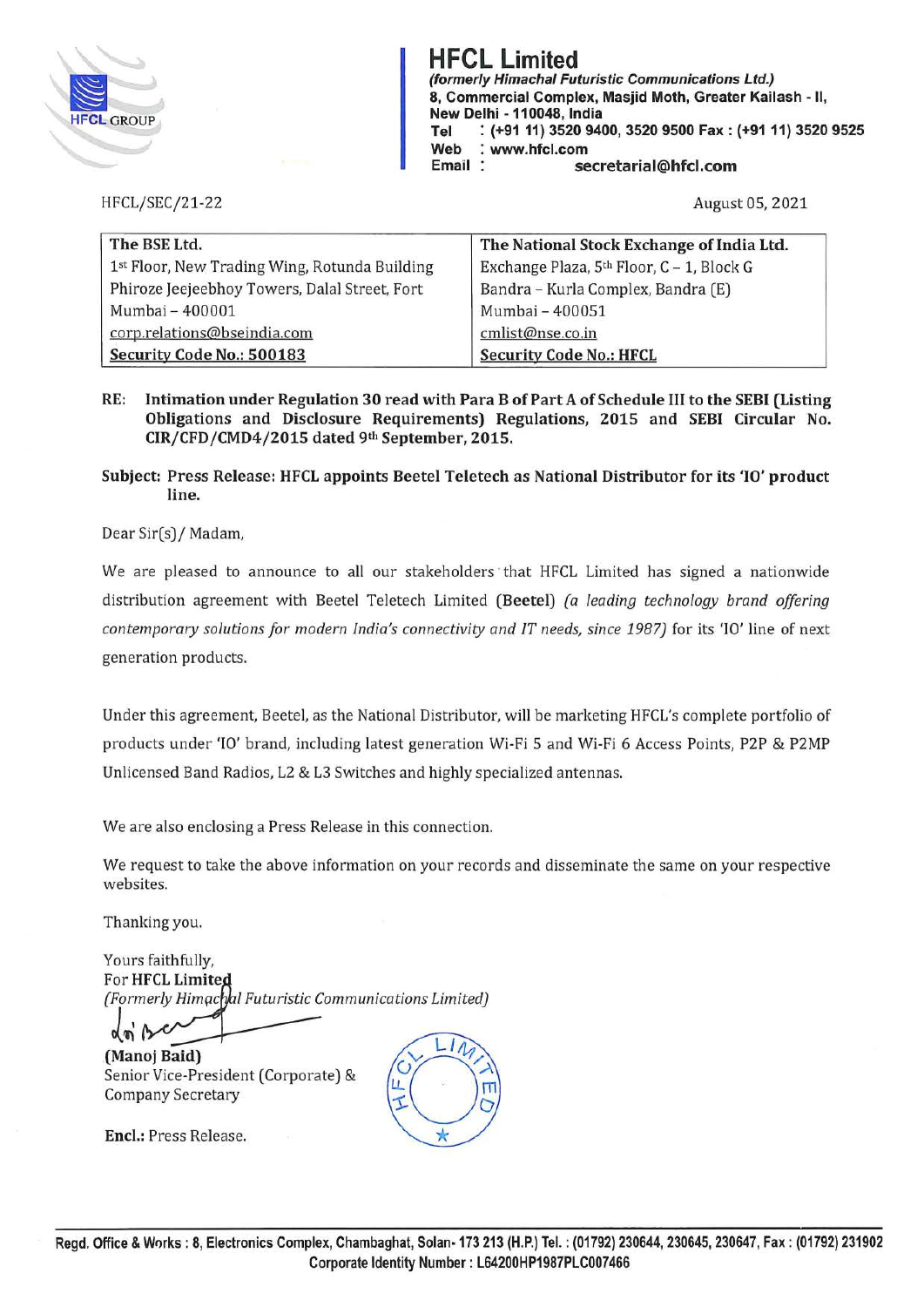

**HFCL Limited**<br>(formerly Himachal Futuristic Communications Ltd.) HFCL Limited<br>
(formerly Himachal Futuristic Communications Ltd.)<br>
8, Commercial Complex, Masjid Moth, Greater Kail **8, Commercial Complex, Masjid Moth, Greater Kailash** - **11, New Delhi - 110048, India**<br>Tel (+91 11) 3520 940 **Tel** : **(+91 11) 3520 9400, 3520 9500 Fax: (+91 11) 3520 9525 Web** : **www.hfcl.com**  Email: Secretarial **C**  $h$ <sub>f</sub>c1.coro

**Press Release** 

## **HFCL appoints Beetel Teletech as National Distributor for its '10' product line**

New Delhi, August 5, 2021 - HFCL is pleased to announce the signing up of a nationwide distribution agreement with Beetel Teletech (Beetel) for its '10' line of next generation products. Under this agreement, Beetel, as the National Distributor, will be marketing HFCL's complete portfolio of products under '10' brand. These include latest generation Wi-Fi 5 and Wi-Fi 6 Access Points, P2P & P2MP Unlicensed Band Radios, L2 & L3 Switches, and highly specialized antennas.

Signing up of this distribution agreement, on the back of successful shipment of 150,000+ '10' units within the first 12 months of its launch, is aimed at twin-fold gains. On the one hand, it is going to strengthen HFCL's product distribution network for the existing and future product lines. On the other hand, it is aimed at accelerating expansion of market share for maturing products while reducing the time to market for recently launched and to be launched products.

Launched in October 2019, '10' is HFCL's industry leading brand of Network Access Solutions. It offers a wide range of wireless and switching products. Beetel, on the back of its robust pan-India distribution network, will ensure seamless and continuous availability of the extensive portfolio of 10 products, under this partnership. Beetel's in-depth knowledge of the market will be invaluable in supporting IO's expansion plans and its vision of providing Internet for all.

Commenting on the potential of this partnership, Mr. Jitendra Chaudhary, Executive President HFCL said, "We, at 10, are fully committed to our distribution partners. Cognizant and appreciative of the crucial role they play in seamless, across-markets delivery and deployment of our products and solutions, we work with our partners as our own extension, both echoing the same belief and confidence in our customer value proposition. We are confident that Beetel Teletech's broad reach, technical and sales expertise, and deep insights into the networking market, will undoubtedly help us proliferate our products and services",

Mr Sanjeev Chabbra, MD&CEO, Beetel said, "We, at Beetel, are excited and thrilled to collaborate with HFCL as their Value Added Distributor for the Indian market. We are bullish about the overall growth of the access market. We are confident that we will be playing a pivotal role in their journey of providing Internet for all through their world-class next-gen Made in India Access Solutions. We look forward to opening new frontiers, maximizing reach, exhibiting numerous benefits of securing a connection via IO's extensive product portfolio",

yu, π